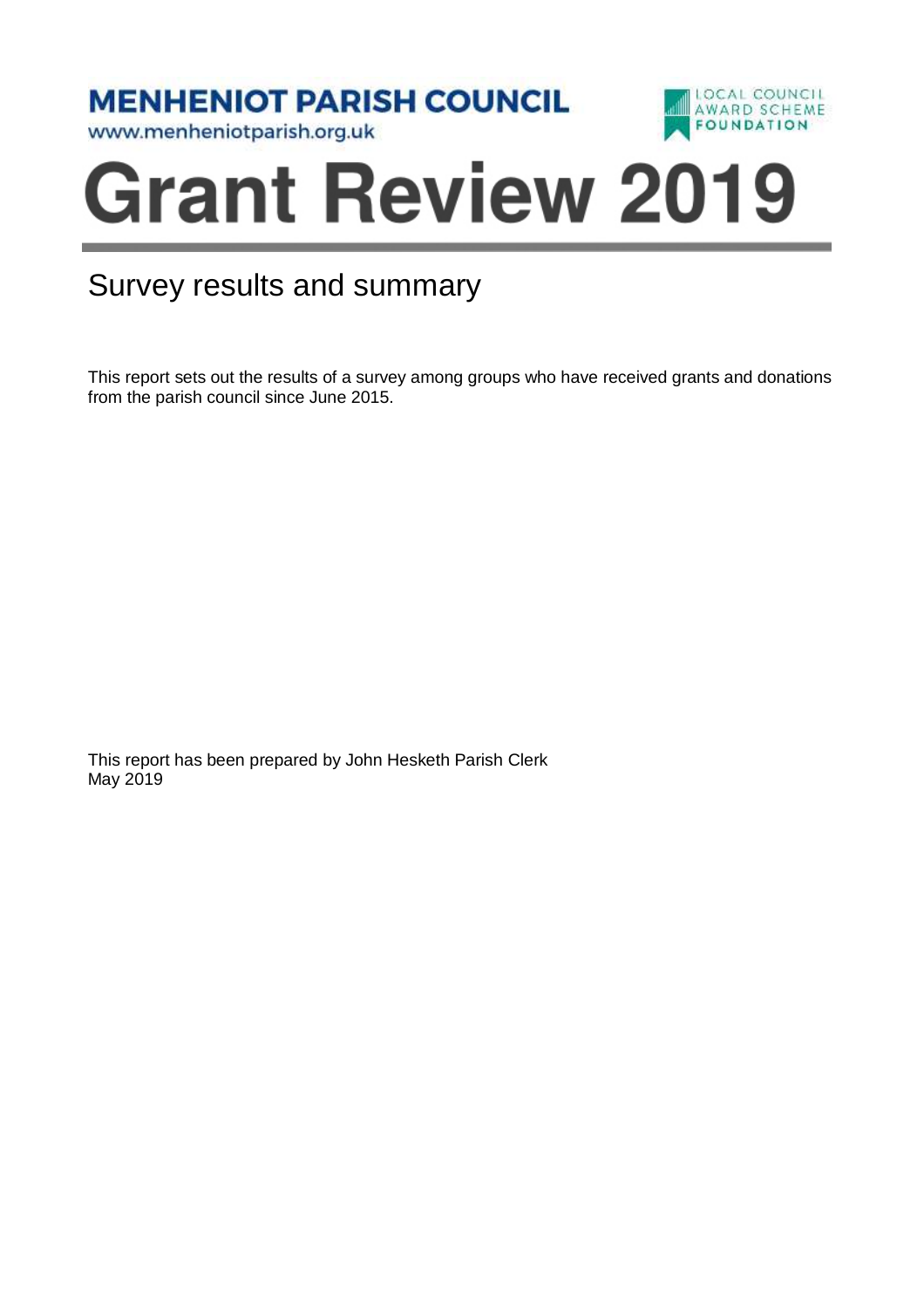## **Background**

In November 2018, parish councillors asked the Clerk to undertake a review of the way that its Grants & Donations policy was working. This survey was conducted with groups who had received a grant or donation since May 2015 since the new scheme was launched.

## **Headlines**

Most people replying were generally happy with the way that applications were made and managed, though a few made suggestions about improving the clarity of the guidance notes.

There was less overall support when asked about imposing restrictions on applicants which may be an issue when groups depend on funding from the parish council. Having said that, a majority (86%) of people replying said that their group had a regular plan for fundraising that included activities other than always applying to the parish council. It is clear however, that parish council funding is important to local voluntary groups when almost half (43%) replying were unsure if their work could continue without a grant, and 21% said it would not continue at all.

## Next steps

The parish council will discuss this report at its next meeting on 16 May 2019 and decide if they accept the findings and what action to take next.

Option 1

Continue with a grants & donations scheme or not.

Option 2

Maintain and open-ended budget (as at present) or set a budget for a fixed period of time (for example, an annual sum).

If the budget is open-ended, how much should be allocated to it? If the budget is fixed, how much and for how long would this be?

Option 3

Should there be any change to the terms and conditions? These may be in two forms: to change the range and extent of current funding or to introduce limitations on what might be awarded.

Option 4

Examine what applicants need from the scheme (frequency of award, documentation or affirmations to council policy)

### Stay connected

The Parish Council makes regular postings on its Facebook and Twitter feeds to keep residents informed of news in the parish. Our website is the main resource for all the information we accumulate through our work. Please follow us to keep up to date.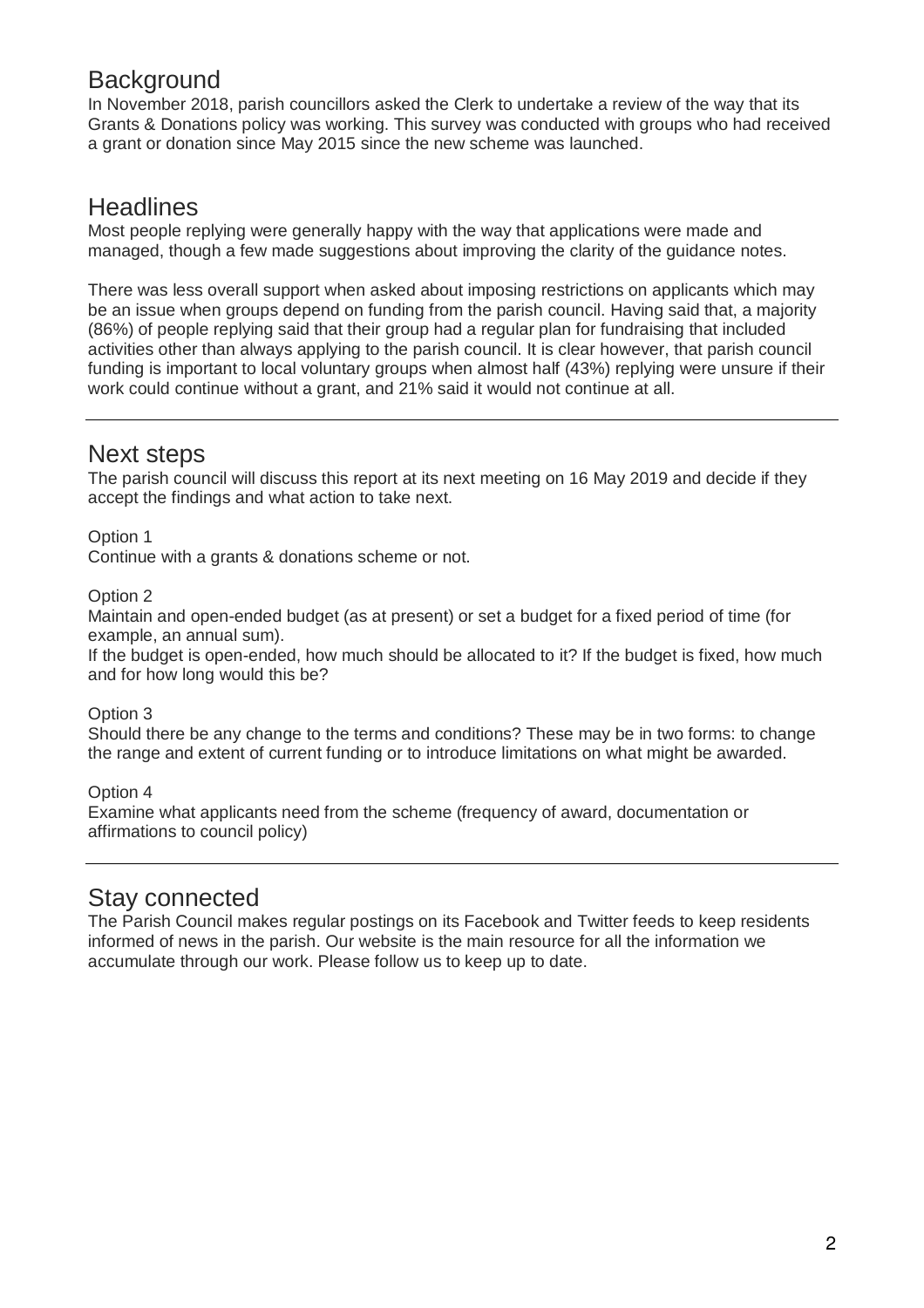How did you learn about the council's grant scheme? (Choose one) The most popular choice for all respondents (50%) was word of mouth, then the parish notice board. No-one heard about the grants from social media.



**Comments** Cornwall County Council website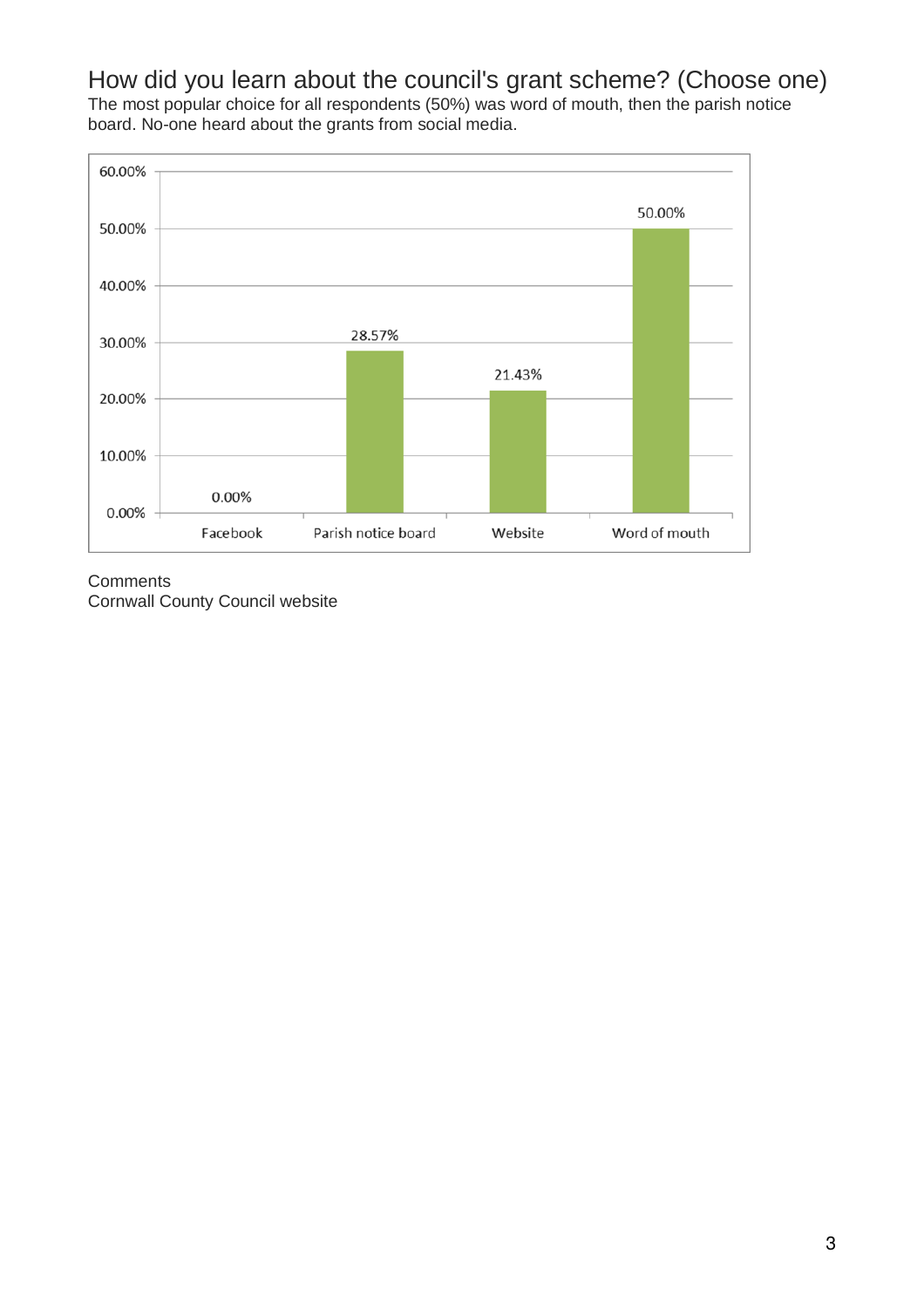## Was your application for £100 or less?

£100 is the cut-off point between small grants that can be awarded at any council meeting and the more substantial grants that are considered twice a year in April and November. Most respondents to the survey were in receipt of large grants. The answers to the subsequent questions may be influenced by the amount of grant which the applicant has received. Any comments they have made are printed below the chart.



**Comments** None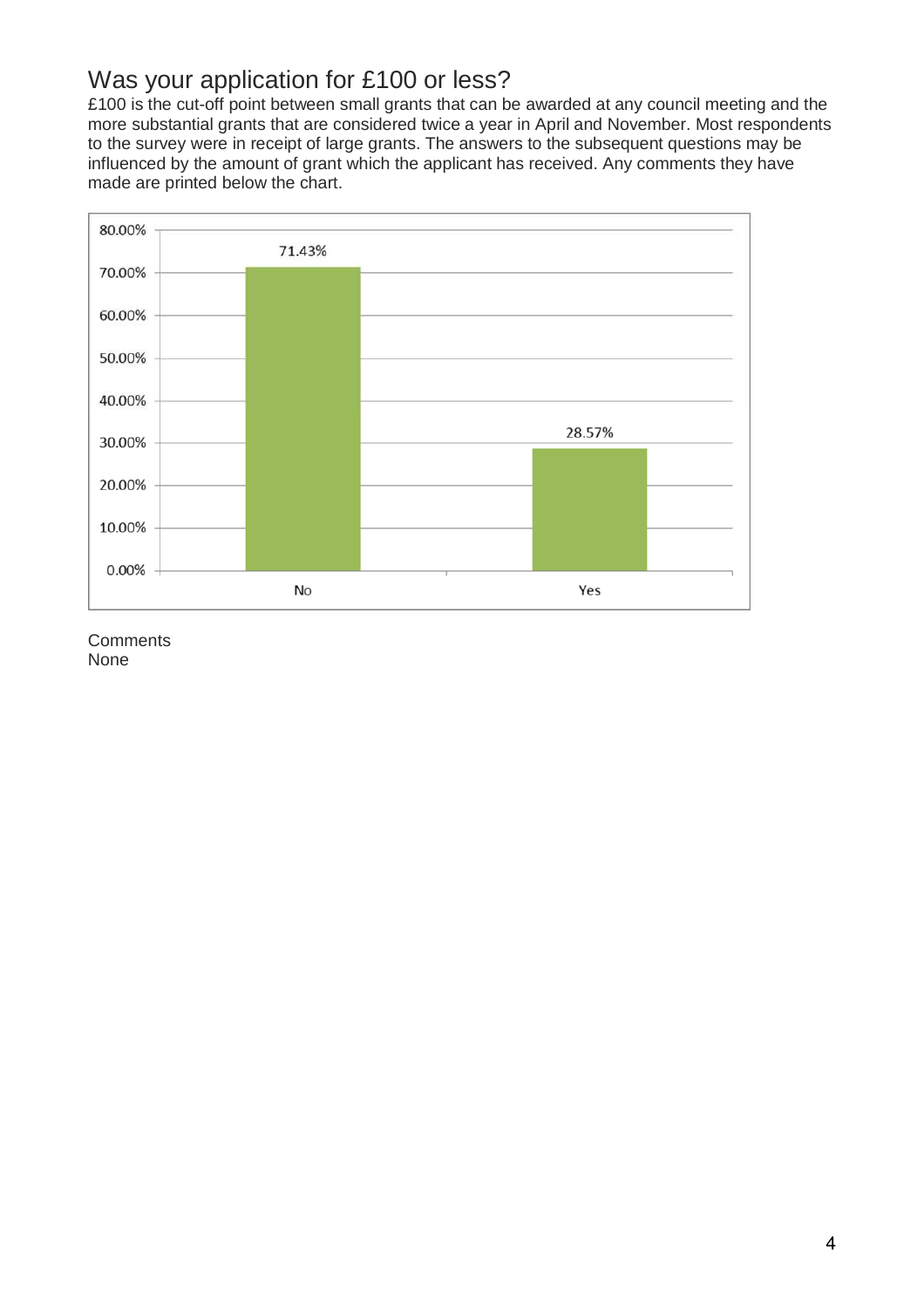## Making the application

Respondents were asked how far they agreed or disagreed with these statements:

- The application method was clear and straightforward
- The guidance notes explained what information was needed and why
- I had no problem completing the application
- I was able to send all the documents needed
- The timescale for making my application was clear
- I was able to explain everything about my application on the form
- I would recommend the council's grant scheme to someone else

The majority of respondents were in agreement with the statements out to them. However, the first questions that asked about clarity of making the application and using the guidance notes had the least satisfactory replies.

#### We will rewrite the guidance notes that are issued with the grant application.



#### **Comments** Found the form quite difficult to understand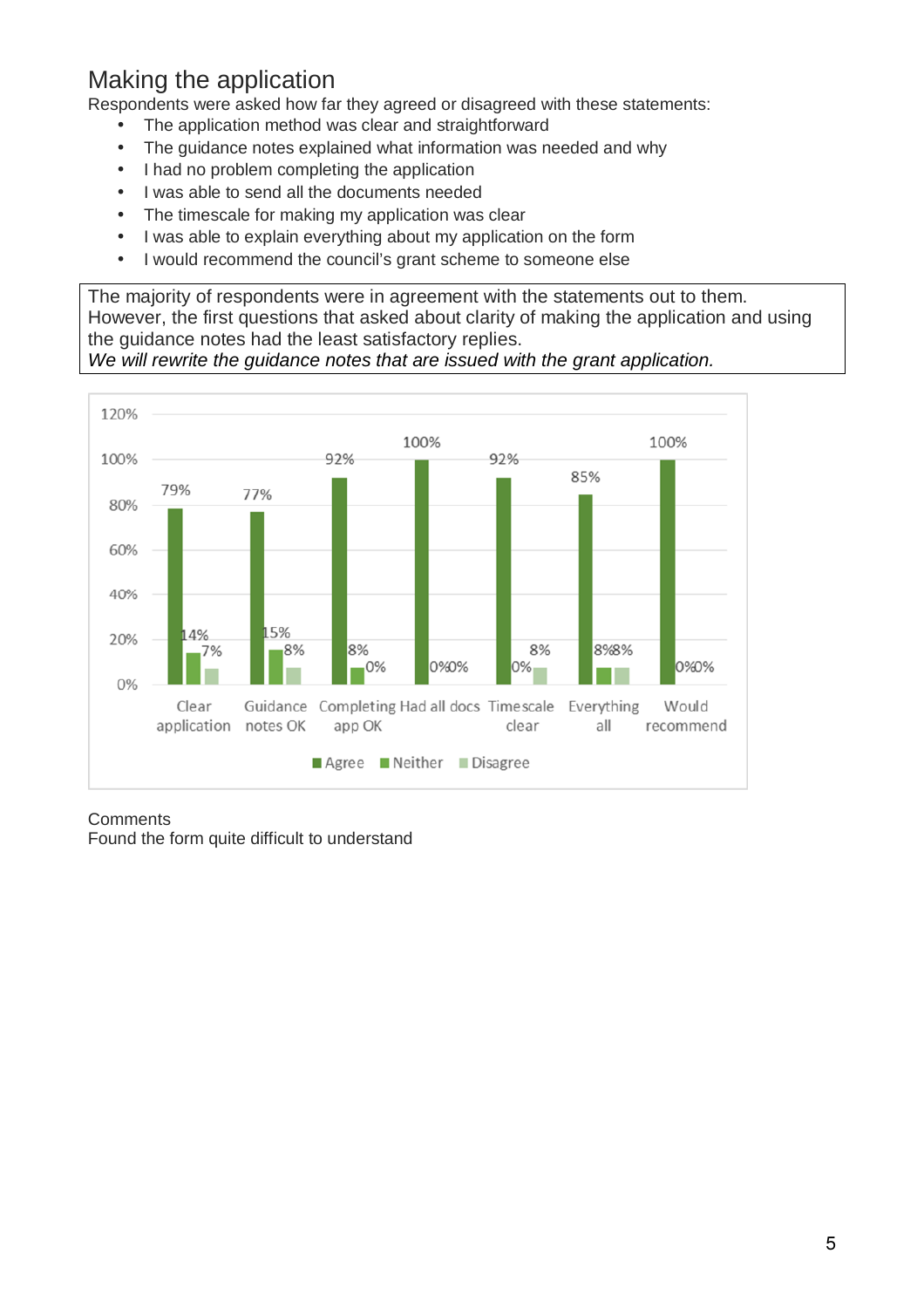## Terms & Conditions

It's a legal requirement that councillors should justify how they spend your money, as well as being bound by legislation, so there have to be some conditions on how the grants money is awarded. There is also a limited amount of money that the council can use for grants. This section asks for your opinion on how it can be made to go further.

Respondents were asked how far they agreed or disagreed with these statements:

- The council should continue making grants and donations
- The Terms & Conditions that apply to the grant are fair
- There should be a limit on how much you can apply for
- There should be an annual limit on the number of times you can make an application
- The council should never award 100% of a grant request
- Some groups should not be allowed to ask for a grant (see comments below)
- The council should not be funding some projects (see comments below)
- The council should use the money set aside for grants to fund a project that will benefit the whole of the parish (see comments below)



#### **Comments**

#### Continue with grants?

There are numerous clubs and facilities within the Parish that would struggle without the grants and donations that are available.

Match funding should be taken into account

#### Should there be a cash limit?

This would give the charities, organisations and groups a realistic amount to apply for especially with the current financial pressures

For the committee to decide on individual basis

Obviously some funding grants will be much higher that others but I don't believe that there should be a cap, especially if the grant will benefit many in the long term.

#### Should there be a limit to the number of applications? Perhaps once a year

Should there be a cap on the percentage awarded?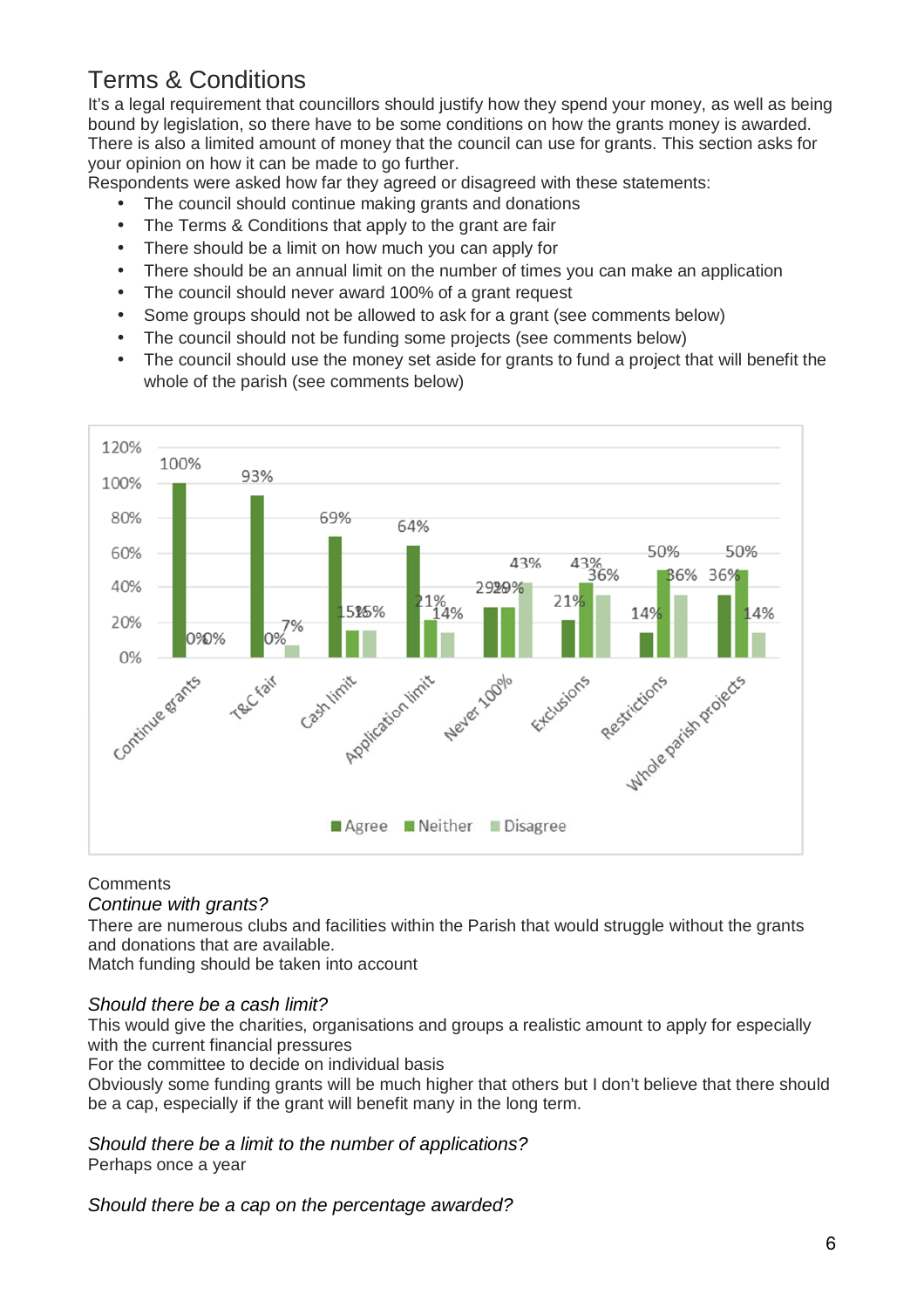Often getting match funding is inefficient or fund raising too hard I believe anyone applying for a grant should be able to provide at least 10% of the total funding required.

#### Should some groups be prevented from applying?

Charities seeking general donations There is no harm in anyone applying but the council would have the discretion to decide if applications are appropriate. There should be no form of discrimination and there should be equality of opportunity Only constituted groups Political or extremist

#### Should the council not be funding some projects?

The council should assess each application in it own right without it mattering who has applied No funding individuals

Those projects that have a commercial basis

#### Should money be set aside for a project that can benefit the whole parish?

Running track around the field, skatepark, youth group

I personally think that the Parish council are fair with the funding grants. The MSA have received a couple of grants but it is for a facility that is used by many within the Parish.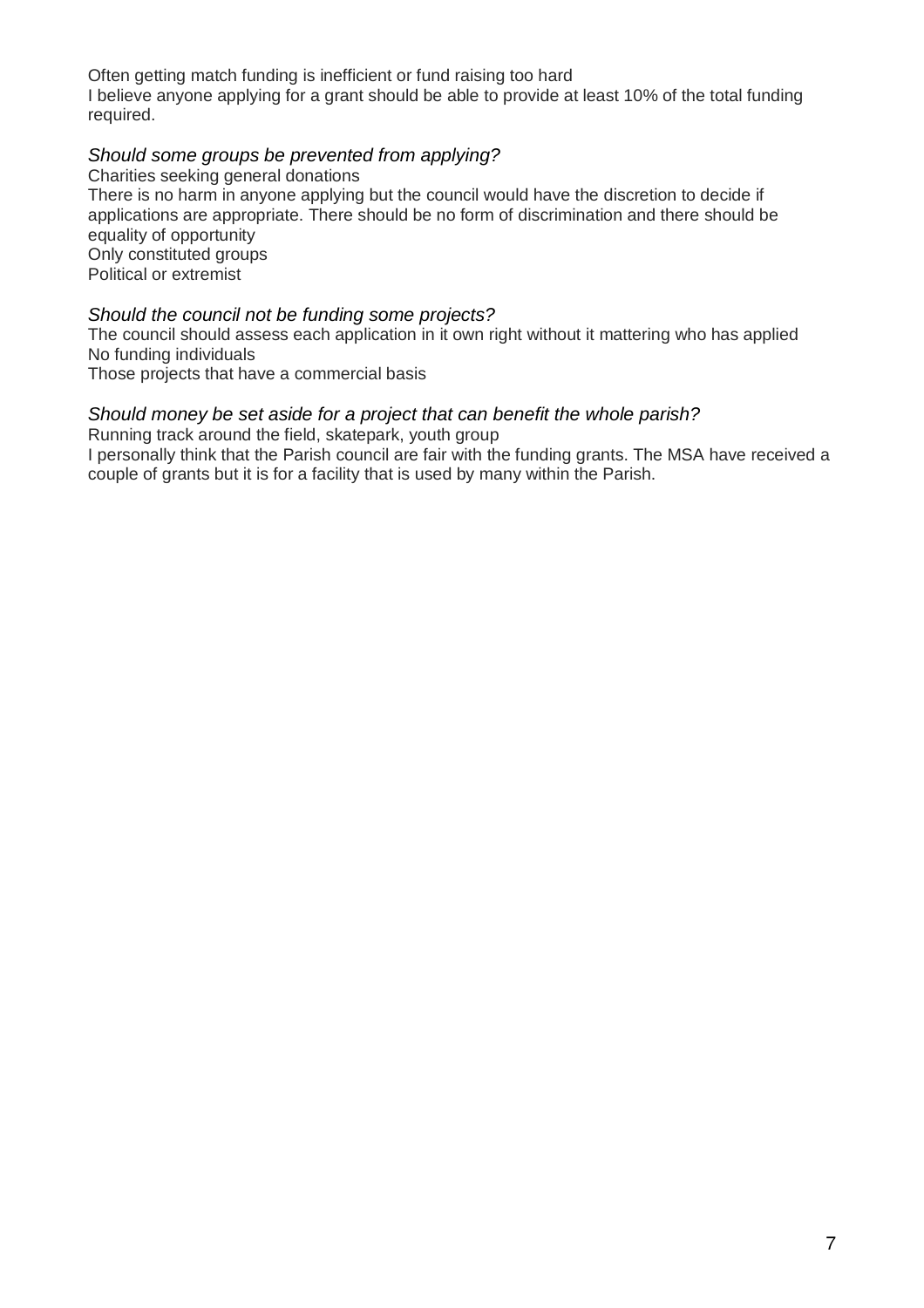## Attending the council meeting

If you (or a representative) attended the council meeting, please complete this section.

- I had enough time to explain what my application was about
- The questions I was asked were relevant to my application
- The councillors listened and understood what my project was about
- I was satisfied with the way that my application was heard in the meeting.



**Comments** 

None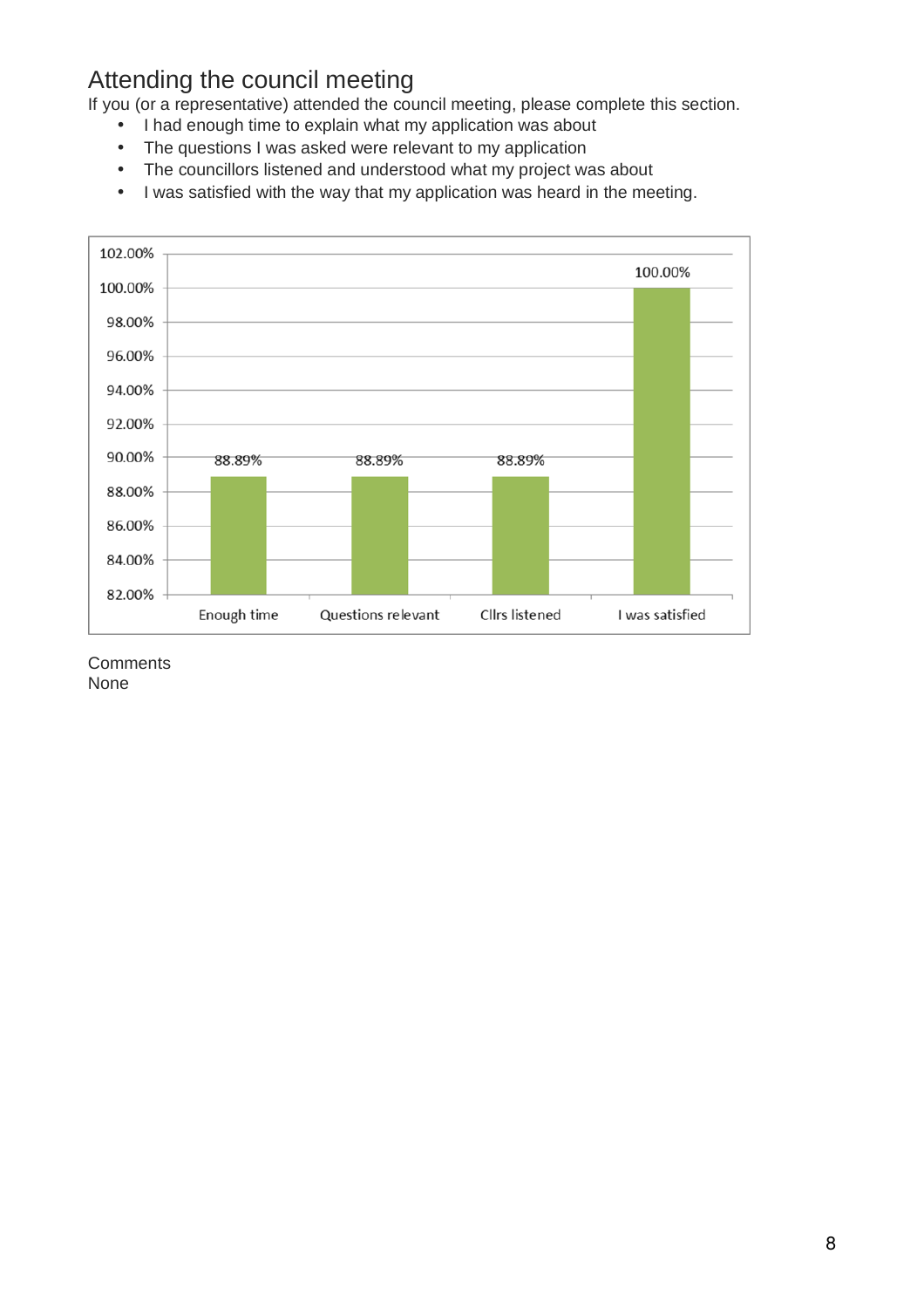## The decision

This part gives you the chance to comment on the decision that councillors made on your application. Tick as many as you agree with.

- The councillors made their decision in a fair and unbiased way
- The advice they were given was fair and impartial
- I received my payment promptly
- I was satisfied with the way that my application was heard in the meeting



**Comments** None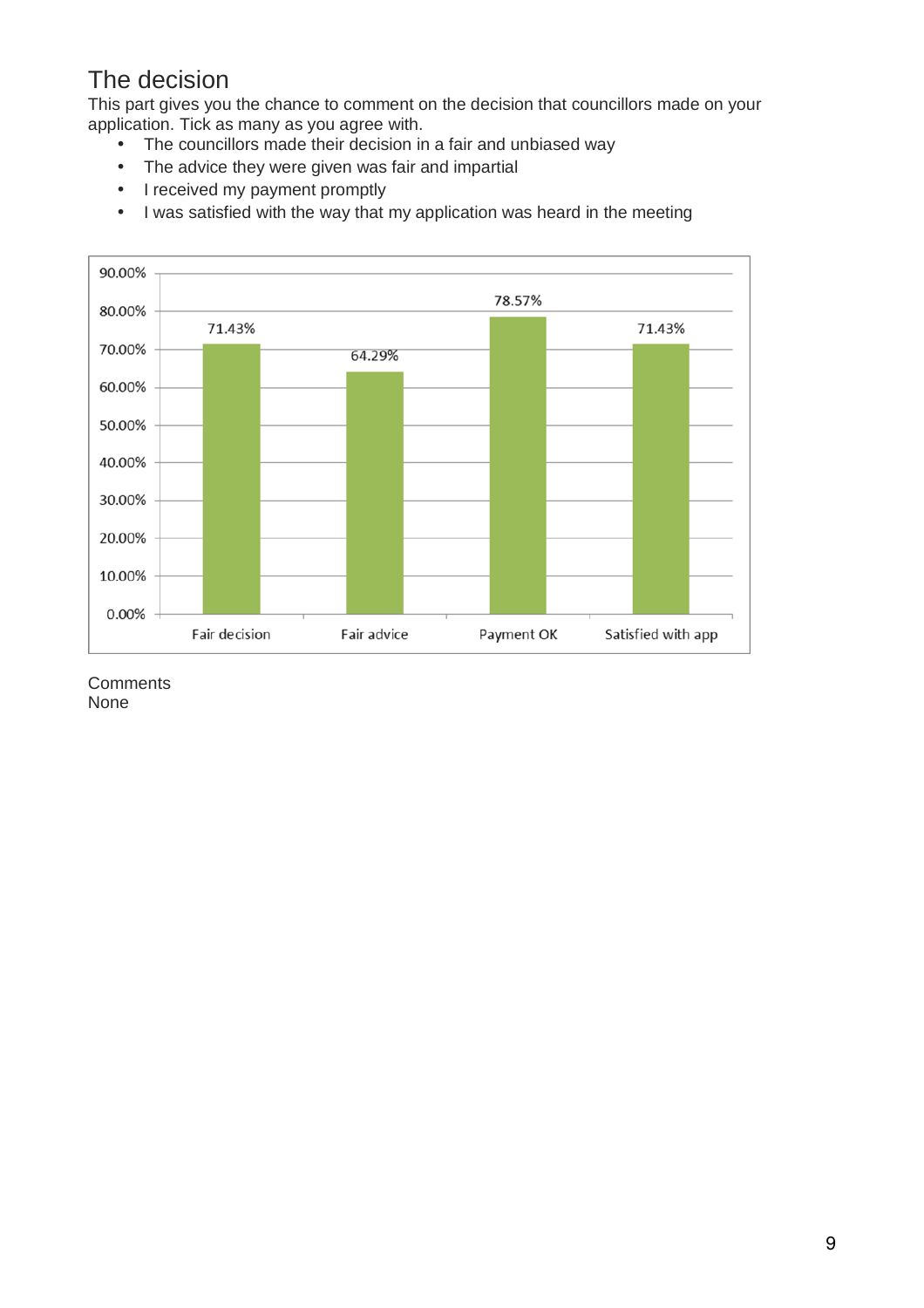## Your finances

This section asks about your own fundraising, and how important the council's grants are to you. Does your group have a regular plan to raise money for its work? (This could be grant applications to other organisations or fundraising activities you hold locally)



#### **Comments**

Project has been decommissioned.

Grant applications are a vital part of raising money along with support from all parts of the community and businesses alike

We fundraise during the year

Special fund raising events

The Menheniot Sports Association hold various fundraising events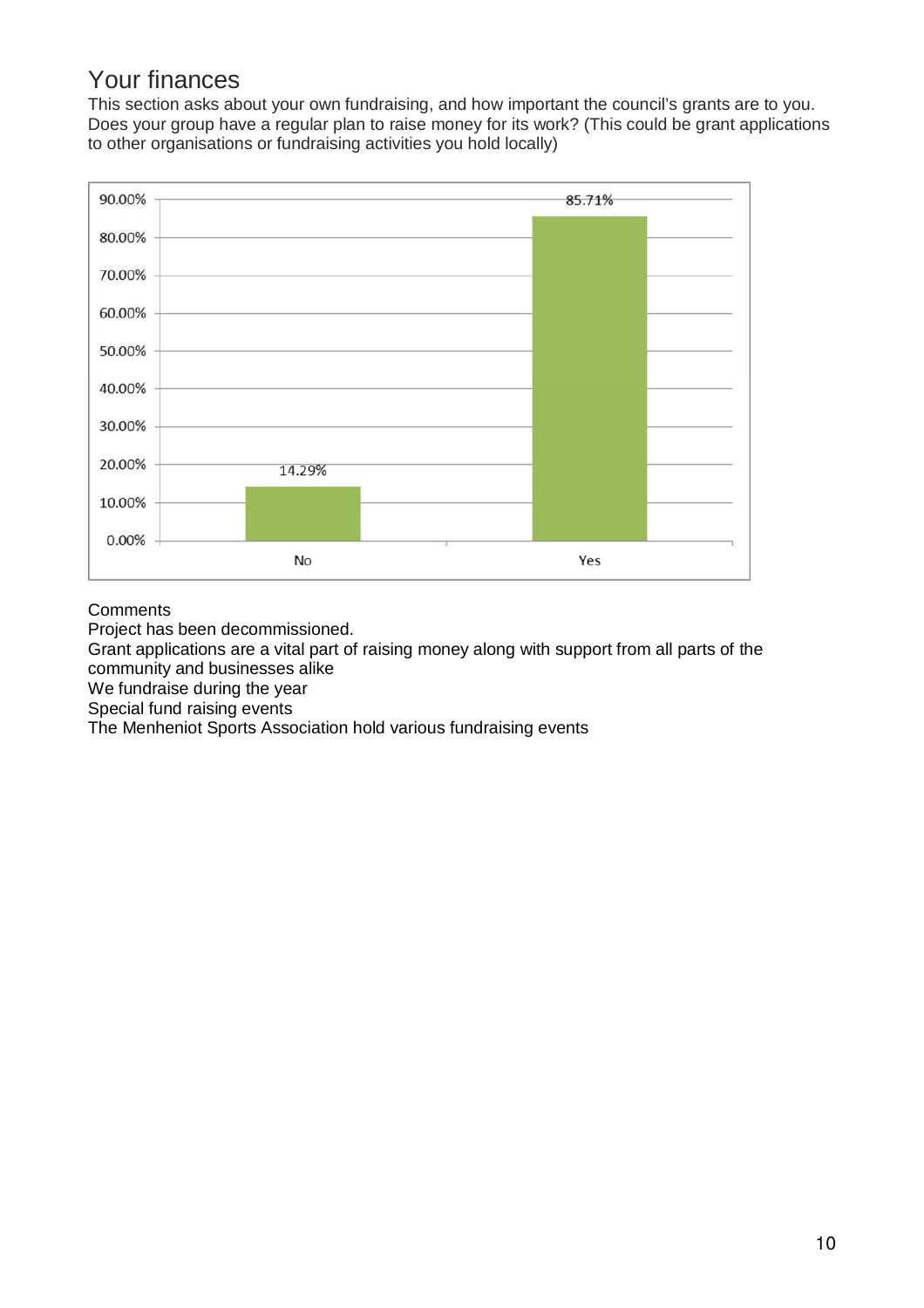## What was your grant for?

- To pay for a one-off cost or project
- For regular running costs



#### **Comments**

Enabled us to continue to offer house meal and other activities.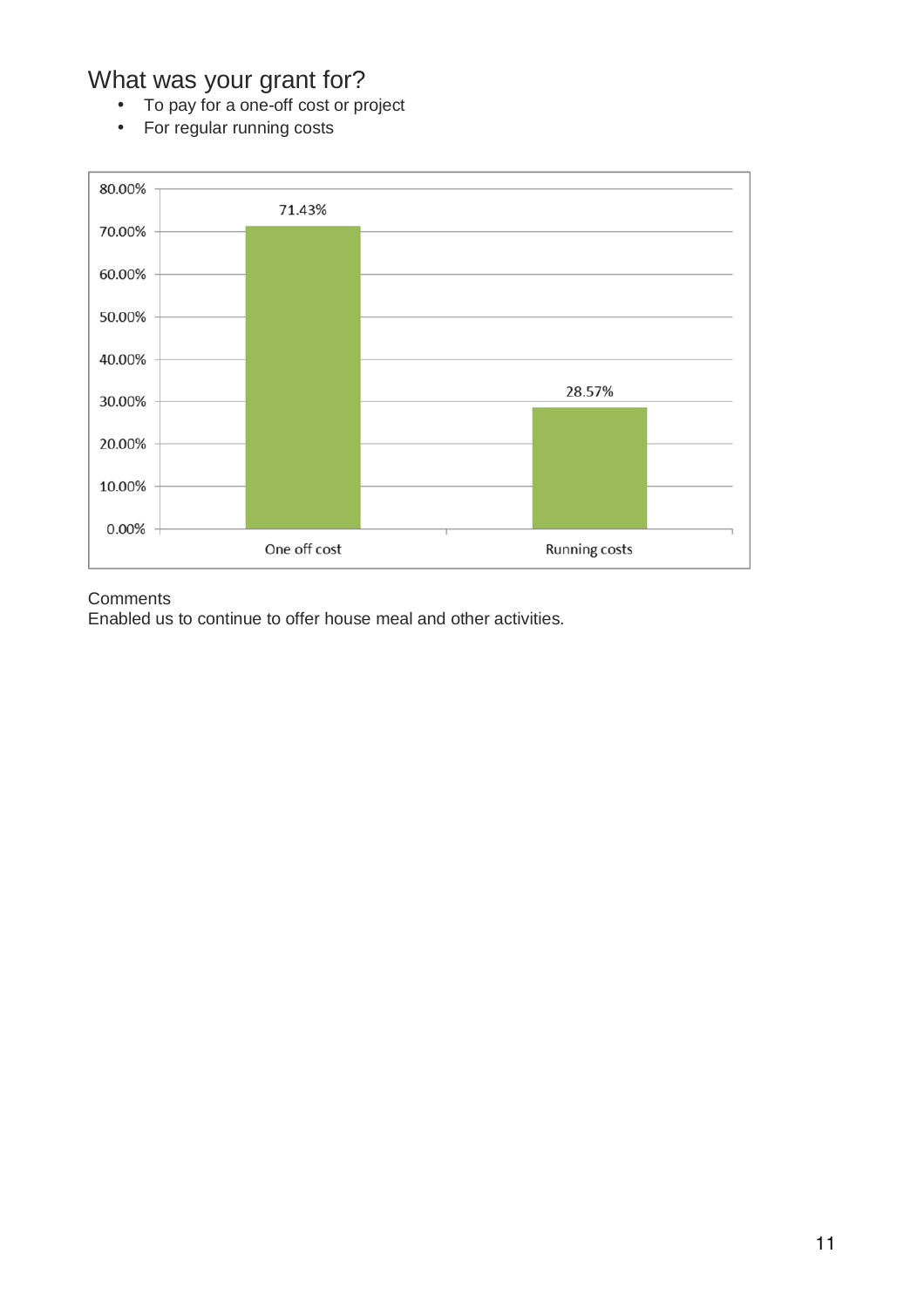If you had not received funding from the council, what are the chances that your project would still have gone ahead? Choose one.

- Definitely
- Probably
- Unsure
- Not at all



#### **Comments**

Try other fund holders

The first grant we received was to rejuvenate the MUGA and we were fortunate that we also received grants from other groups otherwise the MUGA would have closed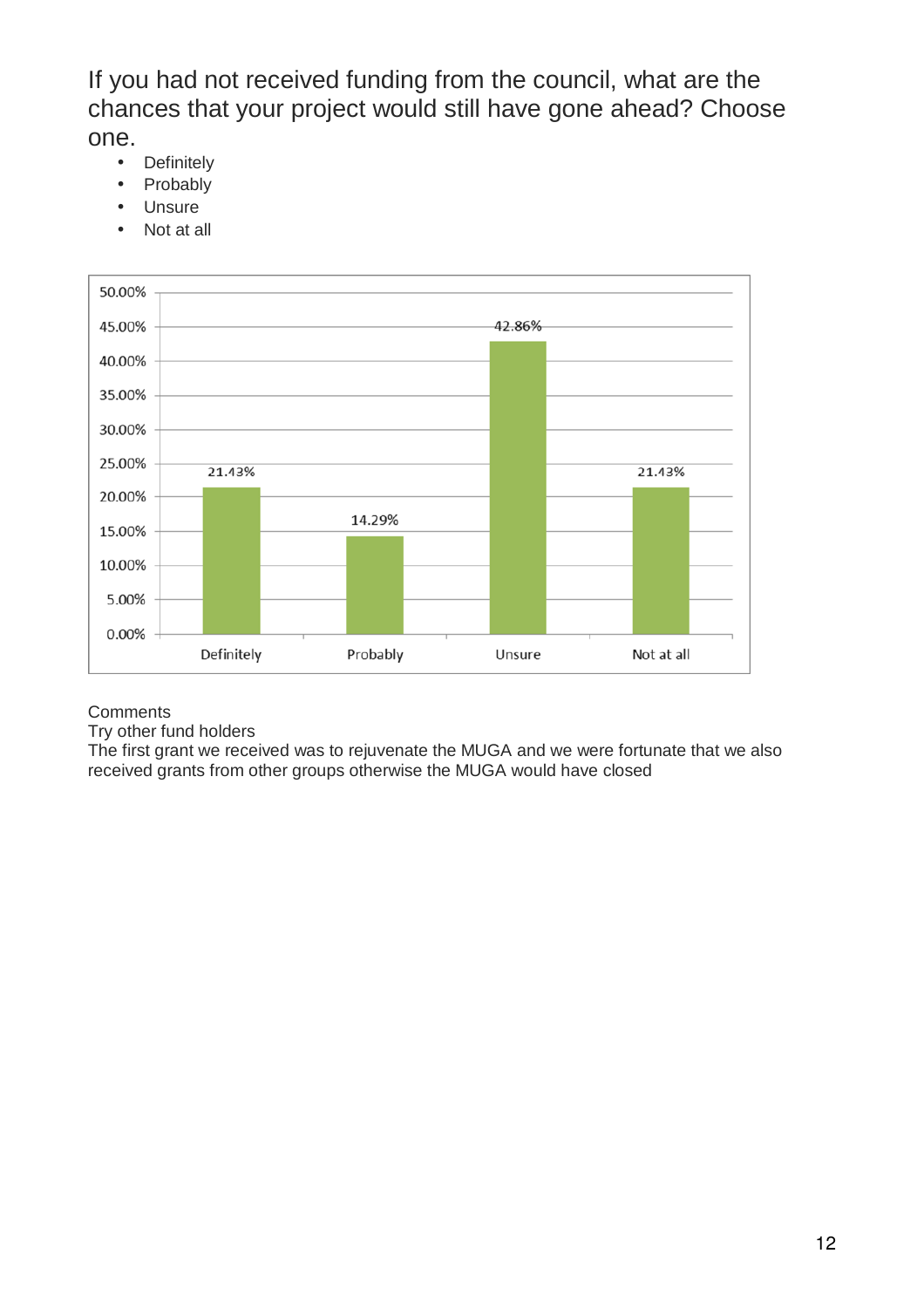## It would be easier to make an application if . . .

In a couple of sentences, tell us how you would improve the current system

#### **Comments**

- Simple online form with attachments of evidence required.
- It was pretty easy can't think of any improvements
- Some of the questions were inappropriate, being tied to an event rather than a one off project. This was only a minor frustration, however.
- The Parish Council should have annual meetings with each group in the parish, to discuss the groups development and suggest where they may be able to help.
- Nothing should change as less scrutiny could lead to money being unwisely spent.
- Maybe have grants of less than £500 available 4 times per year as currently there is a large gap if you miss one of the application dates
- There was more time allowed instead of just two windows with cut off dates